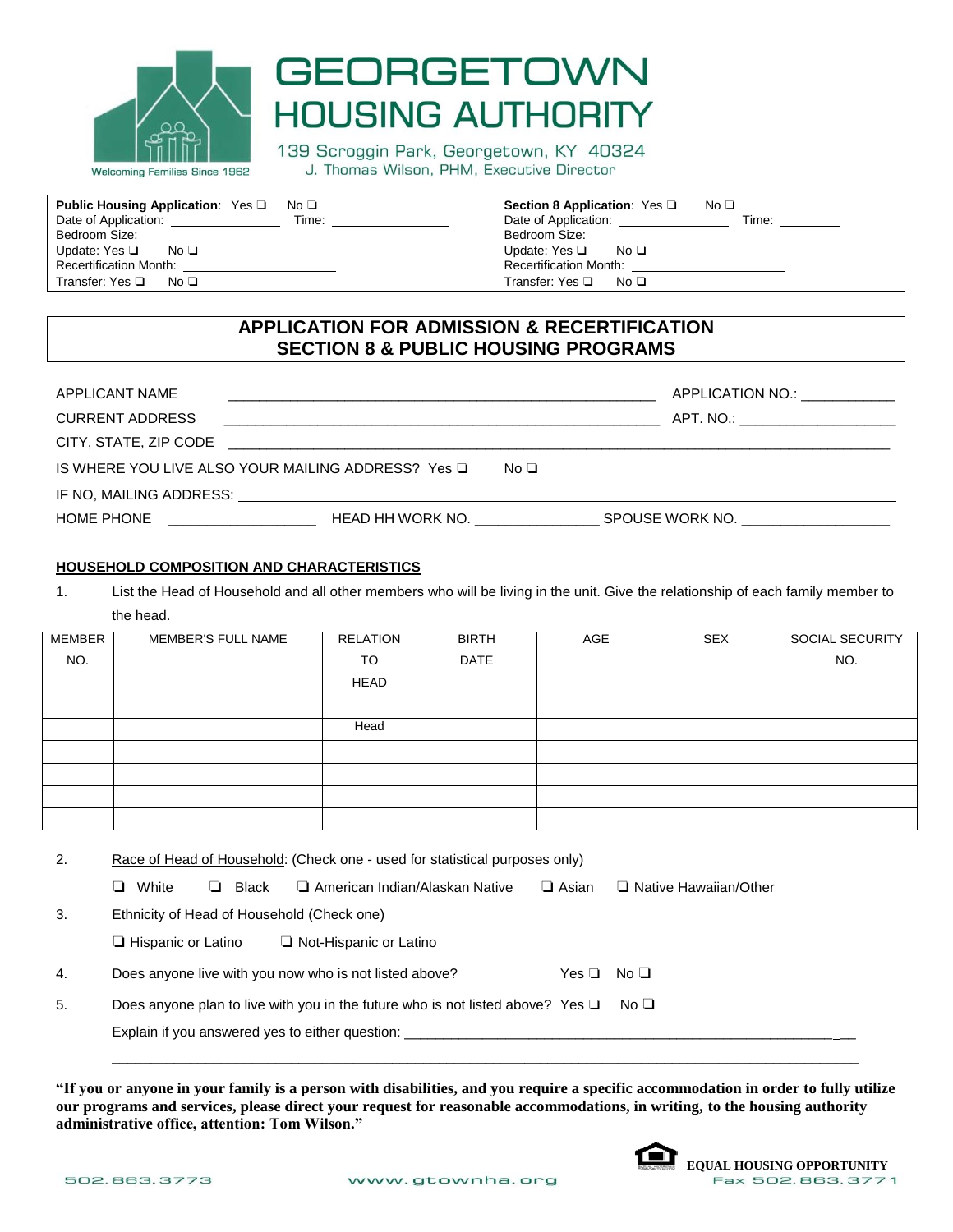#### **HOUSEHOLD COMPOSITION AND CHARACTERISTICS (Continued)**

| $*6.$ | Yes $\Box$ No $\Box$<br>Is head of household or spouse a person with disabilities?                                                       |
|-------|------------------------------------------------------------------------------------------------------------------------------------------|
| $*7.$ | Please identify any special housing needs your household has.                                                                            |
| 8.    |                                                                                                                                          |
| 9.    | Are you now living in a federally subsidized housing unit? Yes $\square$ No $\square$                                                    |
| 10.   | Have you ever lived in Public Housing or Section 8? □ Yes □ No If yes, where? _________________________________                          |
| 11.   | Have you ever participated in the Certificate or Voucher Program? Yes $\square$ No $\square$                                             |
|       |                                                                                                                                          |
| 12.   | Have you ever been evicted from public housing, Indian Housing, a Section 23 or Section 8 program? Yes $\square$ No $\square$            |
|       |                                                                                                                                          |
| 13.   | Have you ever been arrested for illegal use of a controlled substance or activities related to an abuse of alcohol? $\Box$ Yes $\Box$ No |
| 14.   |                                                                                                                                          |
| 15.   |                                                                                                                                          |
| 16.   |                                                                                                                                          |
|       | Phone: ___________________________                                                                                                       |

\*These questions are asked for the purposes of calculating total tenant payment & determining the family's need for an accessible unit.

### **INCOME AND ASSET INFORMATION**

Please answer each of the following questions. For each "yes," provide details in the charts below.

| <b>YES</b>    | NO              | Does any member of your household:                                                                                        |
|---------------|-----------------|---------------------------------------------------------------------------------------------------------------------------|
| Yes $\square$ | No <sub>1</sub> | 1. Work full-time, part-time, or seasonally?                                                                              |
| Yes $\Box$    | No <sub>1</sub> | 2. Expect to work for any period during the next year?                                                                    |
| Yes $\square$ | No <sub>1</sub> | 3. Work for someone who pays them cash?                                                                                   |
| Yes $\square$ | No <sub>1</sub> | 4. Expect a leave of absence from work due to lay-off, medical, maternity, or military leave?                             |
| Yes $\square$ | No <sub>1</sub> | 5. Now receive or expect to receive unemployment benefits?                                                                |
| Yes $\square$ | No <sub>1</sub> | 6. Now receive or expect to receive child support?                                                                        |
| Yes $\Box$    | No <sub>1</sub> | 7. Have an entitlement to receive child support that he/she is not now receiving?                                         |
| Yes $\Box$    | No <sub>1</sub> | 8. Now receive or expect to receive alimony?                                                                              |
| Yes $\square$ | No <sub>1</sub> | 9. Have an entitlement to receive alimony that is not currently being received?                                           |
| Yes $\square$ | No <sub>1</sub> | 10. Now receive or expect to receive K-TAP?                                                                               |
| Yes $\square$ | No <sub>1</sub> | 11. Now receive or expect to receive Social Security benefits?                                                            |
| Yes $\square$ | No <sub>1</sub> | 12. Now receive or expect to receive income from a pension or annuity?                                                    |
| Yes $\square$ | No <sub>1</sub> | 13. Now receive or expect to receive regular contributions from organizations or from individuals not living in the unit? |
| Yes $\square$ | No <sub>1</sub> | 14. Receive income from assets including interest on checking or savings accounts, interest, and dividends                |
|               |                 | from certificates of deposit, stocks or bonds, or income from rental property?                                            |
| Yes $\square$ | No <sub>1</sub> | 15. Own real estate or any assets for which you receive no income (checking account, cash)?                               |
| Yes $\square$ | No <sub>1</sub> | 16. Have you sold or given away real property or other assets (including cash) in the past two years?                     |
| Yes $\square$ | No <sub>1</sub> | 17. Is anyone in the household self-employed?                                                                             |
| Yes $\Box$    | No <sub>1</sub> | 18. Is anyone in the household receiving Workman's Comp or Disability benefits?                                           |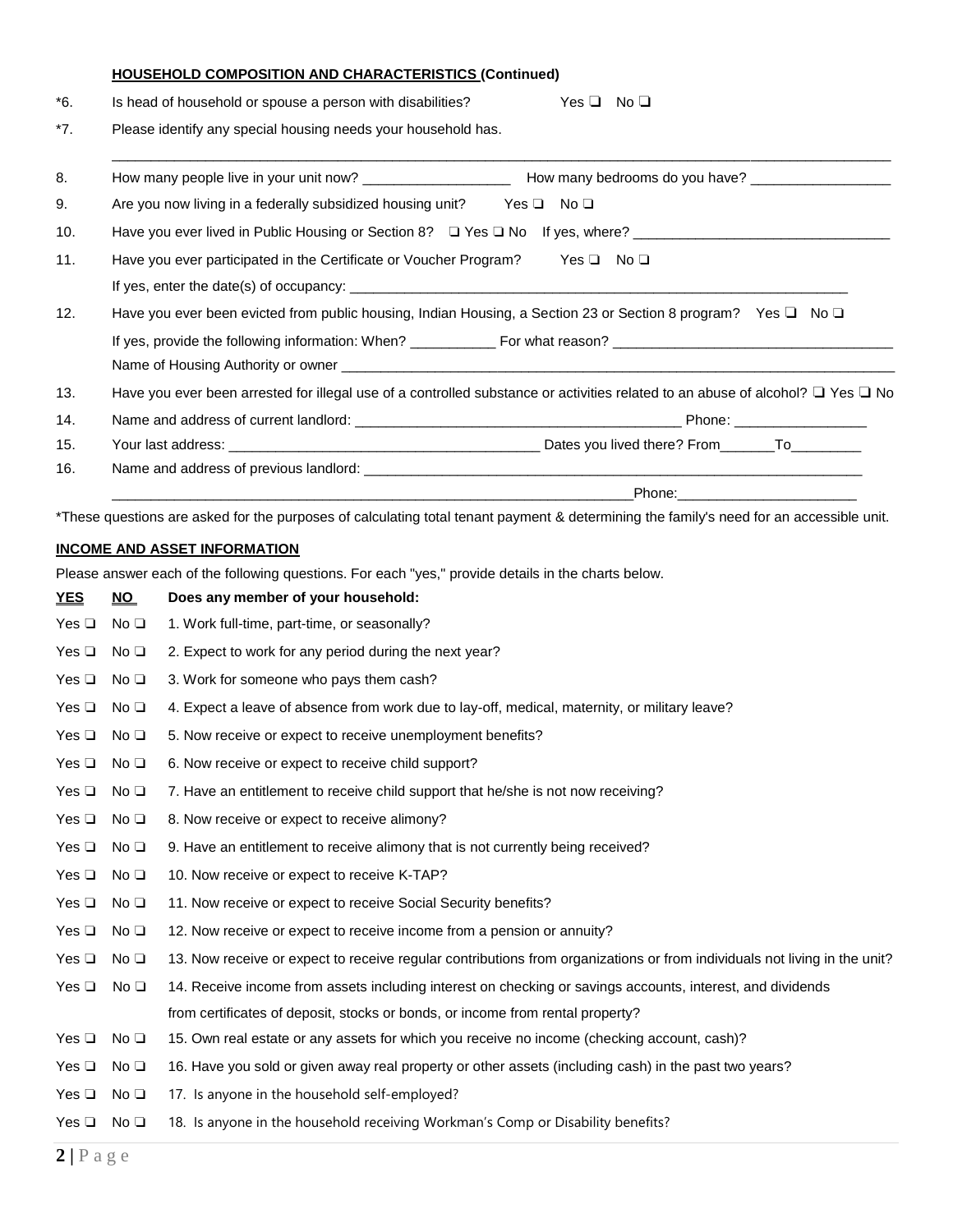| <b>MEMBER</b><br>NO. | SOURCE OF INCOME/TYPE OF INCOME | <b>ANNUAL INCOME</b> |
|----------------------|---------------------------------|----------------------|
|                      |                                 |                      |
|                      |                                 |                      |
|                      |                                 |                      |
|                      |                                 |                      |

### **ASSETS**

1. List all checking and savings accounts, IRAs, Keogh accounts, and Certificates of Deposit of all household members.

| <b>MEMBER</b><br>NO. | <b>BANK NAME</b> | <b>TYPE OF</b><br><b>ACCOUNT</b> | <b>ACCOUNT</b><br><b>NUMBER</b> | <b>BALANCE</b> |
|----------------------|------------------|----------------------------------|---------------------------------|----------------|
|                      |                  |                                  |                                 |                |
|                      |                  |                                  |                                 |                |
|                      |                  |                                  |                                 |                |
|                      |                  |                                  |                                 |                |

 $\mathcal{L}_\mathcal{L} = \{ \mathcal{L}_\mathcal{L} = \{ \mathcal{L}_\mathcal{L} = \{ \mathcal{L}_\mathcal{L} = \{ \mathcal{L}_\mathcal{L} = \{ \mathcal{L}_\mathcal{L} = \{ \mathcal{L}_\mathcal{L} = \{ \mathcal{L}_\mathcal{L} = \{ \mathcal{L}_\mathcal{L} = \{ \mathcal{L}_\mathcal{L} = \{ \mathcal{L}_\mathcal{L} = \{ \mathcal{L}_\mathcal{L} = \{ \mathcal{L}_\mathcal{L} = \{ \mathcal{L}_\mathcal{L} = \{ \mathcal{L}_\mathcal{$  $\mathcal{L}_\mathcal{L} = \{ \mathcal{L}_\mathcal{L} = \{ \mathcal{L}_\mathcal{L} = \{ \mathcal{L}_\mathcal{L} = \{ \mathcal{L}_\mathcal{L} = \{ \mathcal{L}_\mathcal{L} = \{ \mathcal{L}_\mathcal{L} = \{ \mathcal{L}_\mathcal{L} = \{ \mathcal{L}_\mathcal{L} = \{ \mathcal{L}_\mathcal{L} = \{ \mathcal{L}_\mathcal{L} = \{ \mathcal{L}_\mathcal{L} = \{ \mathcal{L}_\mathcal{L} = \{ \mathcal{L}_\mathcal{L} = \{ \mathcal{L}_\mathcal{$ 

 $\mathcal{L}_\mathcal{L} = \{ \mathcal{L}_\mathcal{L} = \{ \mathcal{L}_\mathcal{L} = \{ \mathcal{L}_\mathcal{L} = \{ \mathcal{L}_\mathcal{L} = \{ \mathcal{L}_\mathcal{L} = \{ \mathcal{L}_\mathcal{L} = \{ \mathcal{L}_\mathcal{L} = \{ \mathcal{L}_\mathcal{L} = \{ \mathcal{L}_\mathcal{L} = \{ \mathcal{L}_\mathcal{L} = \{ \mathcal{L}_\mathcal{L} = \{ \mathcal{L}_\mathcal{L} = \{ \mathcal{L}_\mathcal{L} = \{ \mathcal{L}_\mathcal{$  $\mathcal{L}_\mathcal{L} = \{ \mathcal{L}_\mathcal{L} = \{ \mathcal{L}_\mathcal{L} = \{ \mathcal{L}_\mathcal{L} = \{ \mathcal{L}_\mathcal{L} = \{ \mathcal{L}_\mathcal{L} = \{ \mathcal{L}_\mathcal{L} = \{ \mathcal{L}_\mathcal{L} = \{ \mathcal{L}_\mathcal{L} = \{ \mathcal{L}_\mathcal{L} = \{ \mathcal{L}_\mathcal{L} = \{ \mathcal{L}_\mathcal{L} = \{ \mathcal{L}_\mathcal{L} = \{ \mathcal{L}_\mathcal{L} = \{ \mathcal{L}_\mathcal{$ 

2. List the value of all stocks, bonds, trusts, pensions, or other assets owned by any household member:

3. List the value of any assets disposed of for less than fair market value during the past two years:

#### **EXPENSES**

| No <sub>1</sub><br>Yes $\Box$ |  | Do you have expenses for child care of a child aged 12 or younger?                                                                                                                                                                                           |  |  |
|-------------------------------|--|--------------------------------------------------------------------------------------------------------------------------------------------------------------------------------------------------------------------------------------------------------------|--|--|
|                               |  | If yes, provide the name, address, and telephone number of the care provider:                                                                                                                                                                                |  |  |
|                               |  | What is the weekly cost to you of the child care?                                                                                                                                                                                                            |  |  |
| Yes ❑<br>No □                 |  | Do you pay a care attendant or for any equipment for any household member(s) with disabilities<br>necessary to permit that person or someone else in the household to work?<br>If you pay a care attendant, provide the name, address, and telephone number: |  |  |

What is the cost to you for the care attendant and/or the equipment? \_\_\_\_\_\_\_\_\_\_\_\_\_\_\_\_\_\_\_\_\_\_\_\_\_\_\_\_\_\_\_\_\_